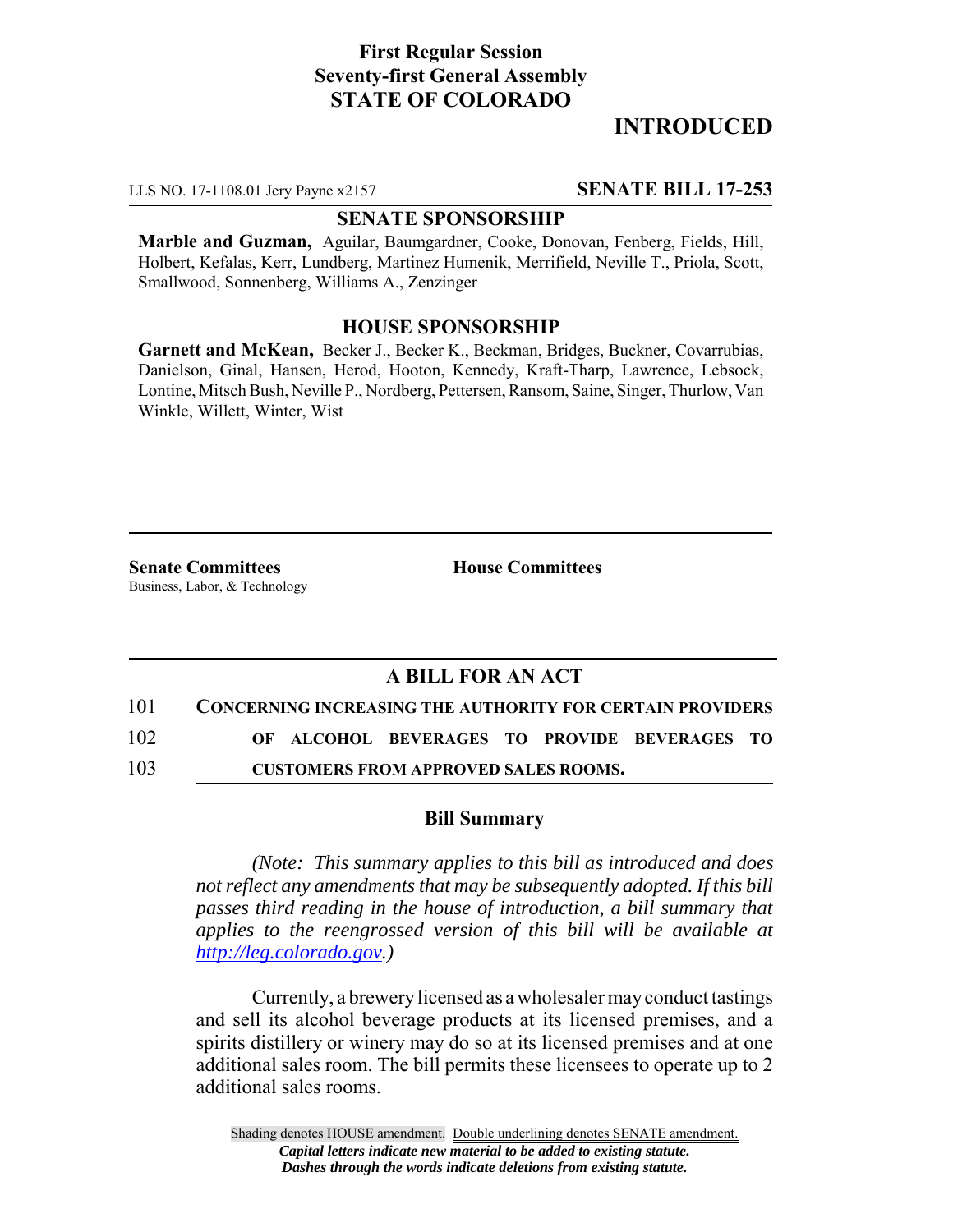Current law authorizes the state licensing authority to specify, by rule, the time by which a local licensing authority must submit a response to an application to operate a temporary sales room for not more than 3 days. The bill applies this standard to a brewery.

 *Be it enacted by the General Assembly of the State of Colorado:* **SECTION 1.** In Colorado Revised Statutes, 12-47-402, **amend** 3 (2)(a) and (6)(a) as follows: **12-47-402. Manufacturer's license.** (2) (a) A LICENSED winery licensed pursuant to this section may conduct tastings and sell vinous liquors of its own manufacture, as well as other vinous liquors manufactured by other Colorado wineries licensed pursuant to this section 8 or section 12-47-403, on the licensed premises of the winery and at one 9 other UP TO TWO approved sales room location LOCATIONS at no additional cost, whether included in the license at the time of the original 11 license issuance or by supplemental application.

12 (6) (a) A LICENSED manufacturer of spirituous liquors licensed 13 pursuant to this section may conduct tastings and sell to customers 14 spirituous liquors of its own manufacture on its licensed premises and at 15 one other UP TO TWO approved sales room location LOCATIONS at no 16 additional cost. A sales room location may be included in the license at 17 the time of the original license issuance or by supplemental application. 18 **SECTION 2.** In Colorado Revised Statutes, 12-47-406, **amend** 19 (1)(b)(I)(A) and (1)(b)(II)(A) as follows:

 **12-47-406. Wholesaler's license - discrimination in wholesale sales prohibited.** (1) (b) (I) A wholesaler's beer license shall be issued to persons selling malt liquors at wholesale who designate to the state licensing authority on their application the territory within which the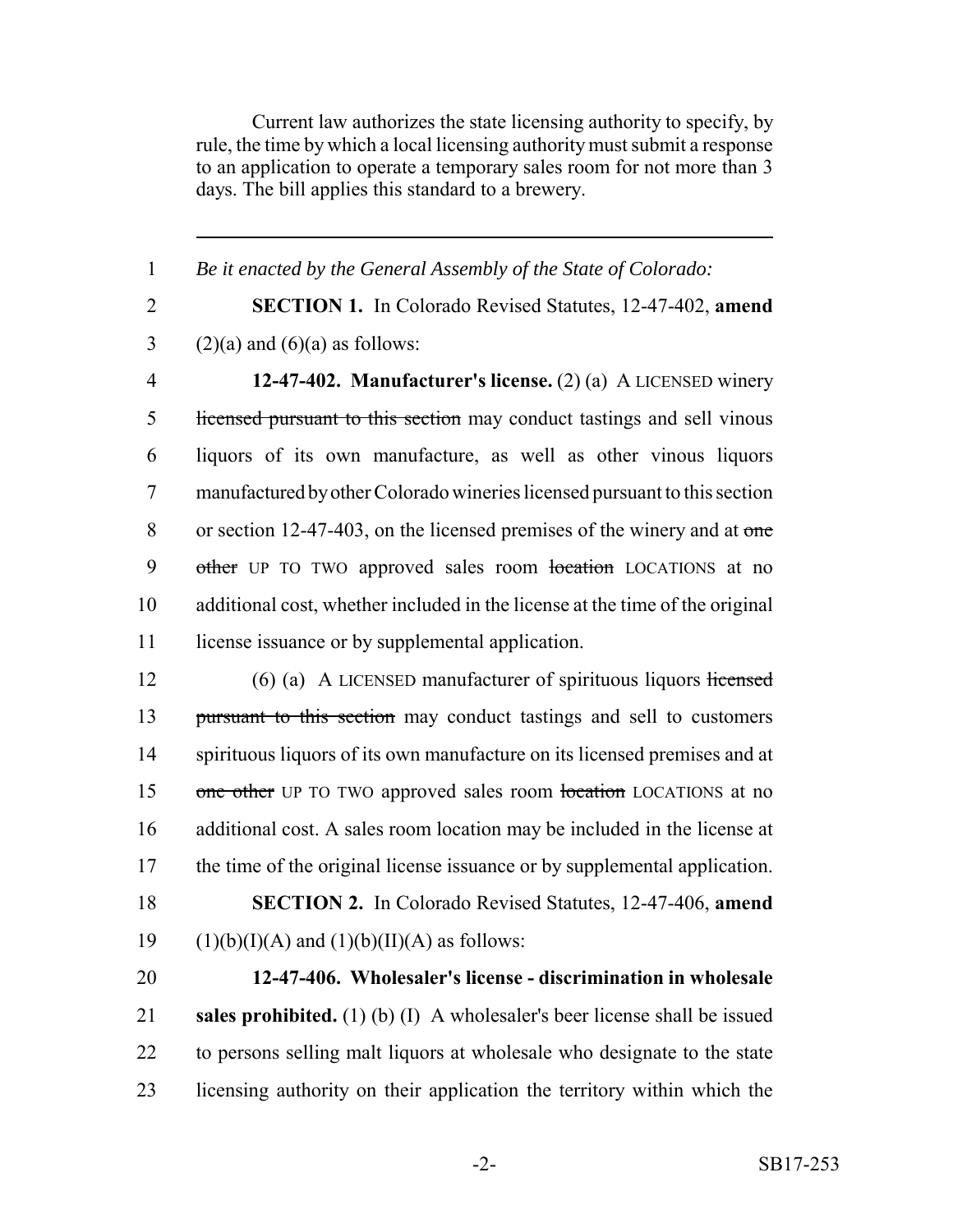licensee may sell the designated products of any brewer as agreed upon by the licensee and the brewer of such products for the following purposes only:

4 (A) To maintain and operate warehouses and one UP TO THREE 5 APPROVED sales room ROOM LOCATIONS in this state to handle malt 6 liquors to be denominated  $\alpha$  wholesale beer store STORES. THE AUTHORITY TO OPERATE THE SALES ROOMS SHALL ENTAIL NO ADDITIONAL COST, AND ONE OR MORE SALES ROOMS MAY BE INCLUDED IN THE LICENSE WHEN THE ORIGINAL LICENSE IS ISSUED OR BY SUPPLEMENTAL APPLICATION.

 (II) (A) Prior to operating a sales room as authorized by this **paragraph (b)** SUBSECTION  $(1)(b)$ , a wholesaler's beer licensee that is 12 licensed pursuant to this section shall, at the time of application to the state licensing authority, send a copy of the application or supplemental application for a sales room to the local licensing authority in the jurisdiction in which the sales room is proposed. The local licensing authority may submit a response to the application, including its 17 determination specified in sub-subparagraph  $(B)$  of this subparagraph  $(H)$ 18 SUBSECTION  $(1)(b)(II)(B)$  OF THIS SECTION, to the state licensing authority but must submit its response within forty-five days after the wholesaler's beer licensee submits its sales room application to the state licensing authority OR, FOR PURPOSES OF AN APPLICATION TO OPERATE A TEMPORARY SALES ROOM FOR NOT MORE THAN THREE CONSECUTIVE DAYS, WITHIN THE TIME SPECIFIED BY THE STATE LICENSING AUTHORITY BY RULE. If the local licensing authority does not submit a response to the 25 state licensing authority within forty-five days after submission of the 26 sales room application THE TIME SPECIFIED IN THIS SUBSECTION (1)(b)(II)(A), the state licensing authority shall deem that the local